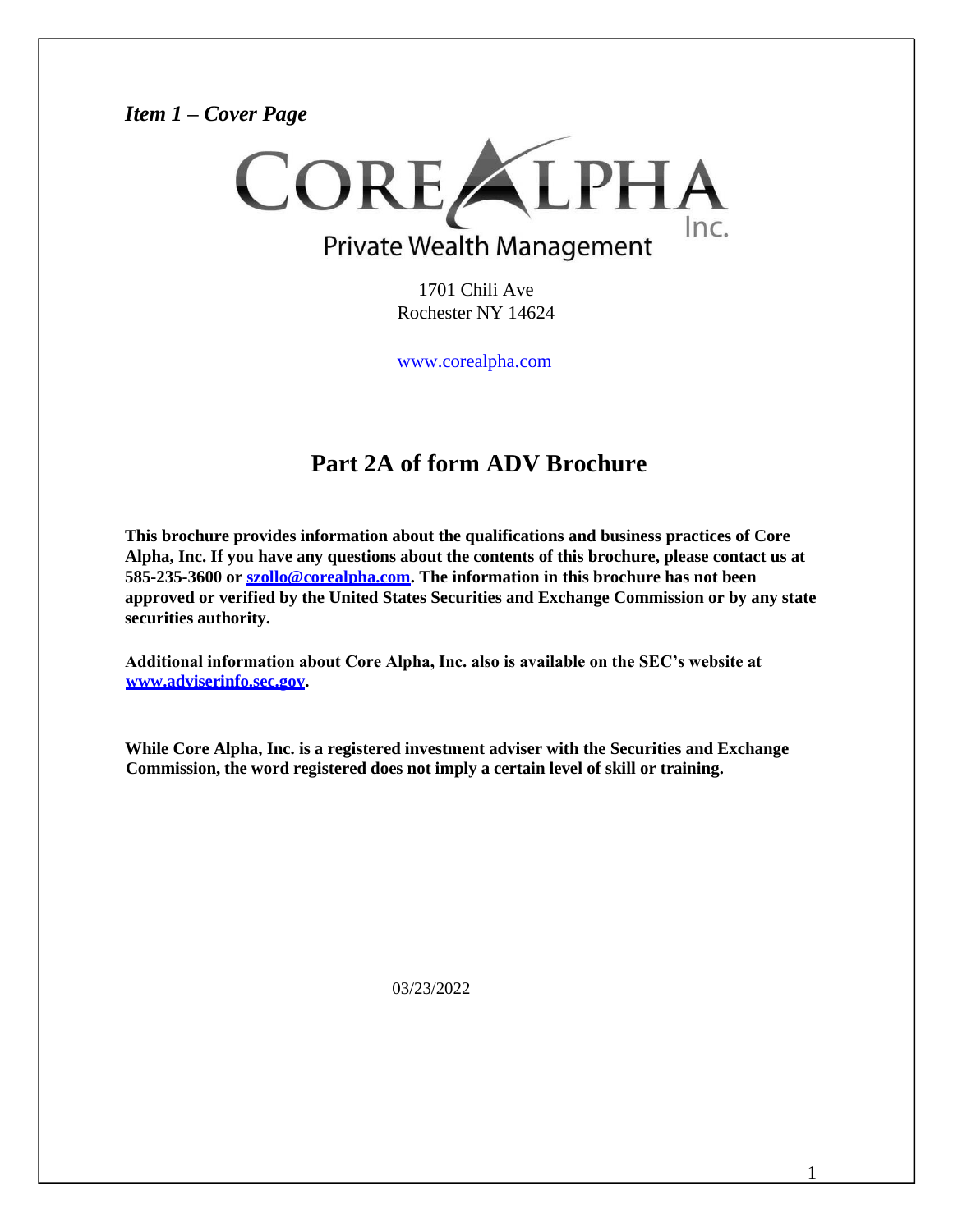# *Item 2 - Material Changes*

The material changes in this brochure from the last annual updating amendment of Core Alpha on March 19, 2021 are described below. Material changes relate to Core Alpha's policies, practices or conflicts of interests.

- Core Alpha engages SEI Advisor Network for sub-advisory services (Item 4).
- Core Alpha is now offering Estate Planning Services (Items 4 & 5).
- Core Alpha has updated their Other Financial Industry Activities and Affiliations (Item 10).
- Core Alpha has added written acknowledgement of fiduciary status language (Item 4).
- Core Alpha refers clients to DPL Financial Partners for insurance related services (Item 4).
- Core Alpha offers management services through the Fidelity Institutional Wealth Advisors Advisory Program (Item 4 & 5).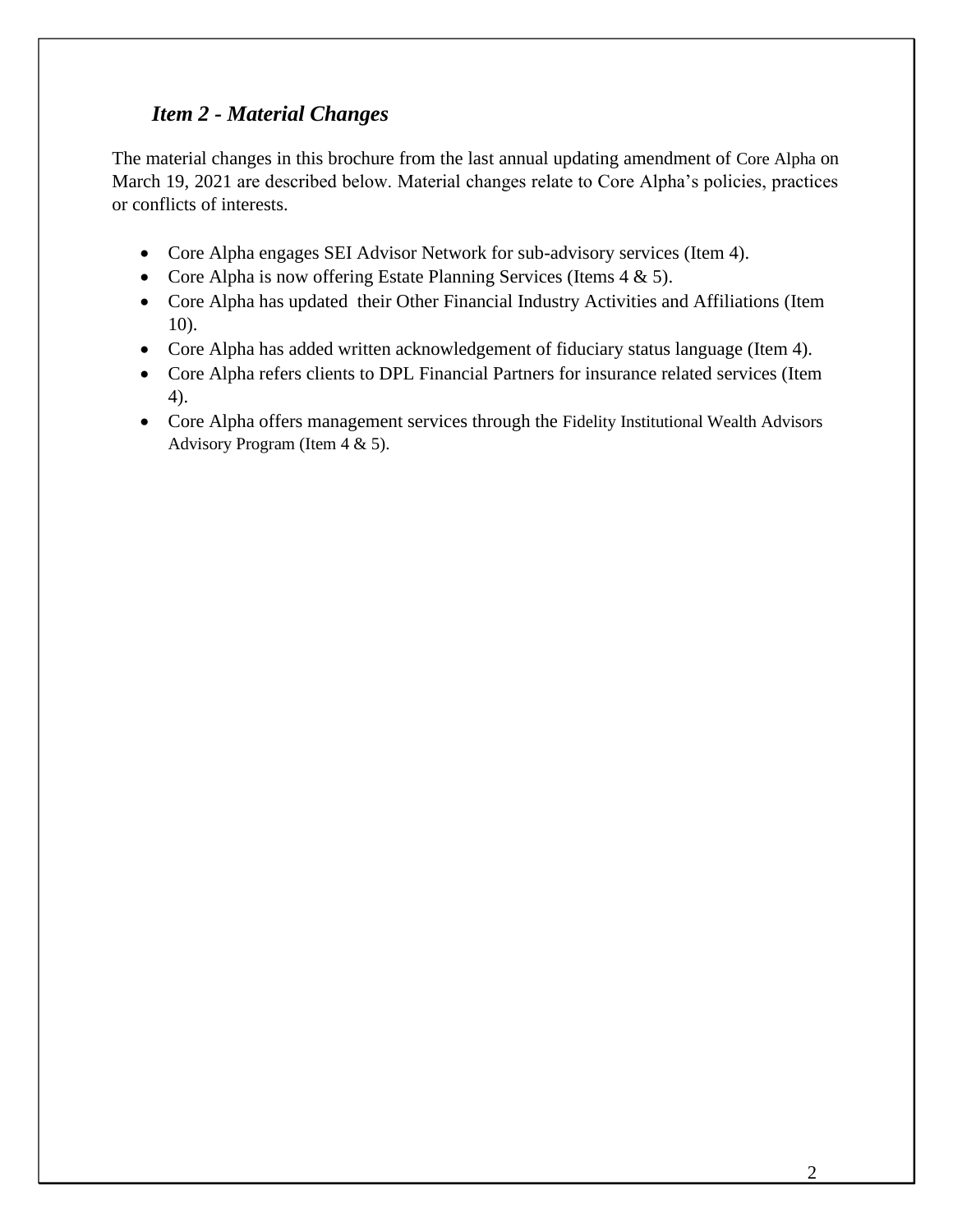# *ITEM 3– Table of Contents*

| Item $4 -$ Advisory Business                                                            | $\overline{4}$ |
|-----------------------------------------------------------------------------------------|----------------|
| Item $5 - \text{Fees}$ and Compensation                                                 | 5              |
| Item 6 – Performance-Based Fees and Side-By-Side Management                             | 6              |
| Item $7 - Types$ of Clients                                                             | 6              |
| Item 8 - Methods of Analysis, Investment Strategies and Risk of Loss                    | 6              |
| Item $9$ – Disciplinary Information                                                     | 8              |
| Item 10- Other Financial Industry Activities and Affiliations                           | 8              |
| Item 11 – Code of Ethics, Participation or Interest in Client Transactions and Personal |                |
| Trading                                                                                 | 8              |
| Item 12 – Brokerage Practices                                                           | 9              |
| Item 13 – Review of Accounts                                                            | 9              |
| Item 14 – Client Referrals and Other Compensation                                       | 10             |
| Item $15 -$ Custody                                                                     | 10             |
| Item 16 – Investment Discretion                                                         | 10             |
| Item 17 – Voting of Client Securities                                                   | 10             |
| Item 18 – Financial Information                                                         | 10             |
| <b>Privacy Disclosure Document</b>                                                      | 11             |
| Form ADV Part 2B – Brochure Supplement                                                  | 12             |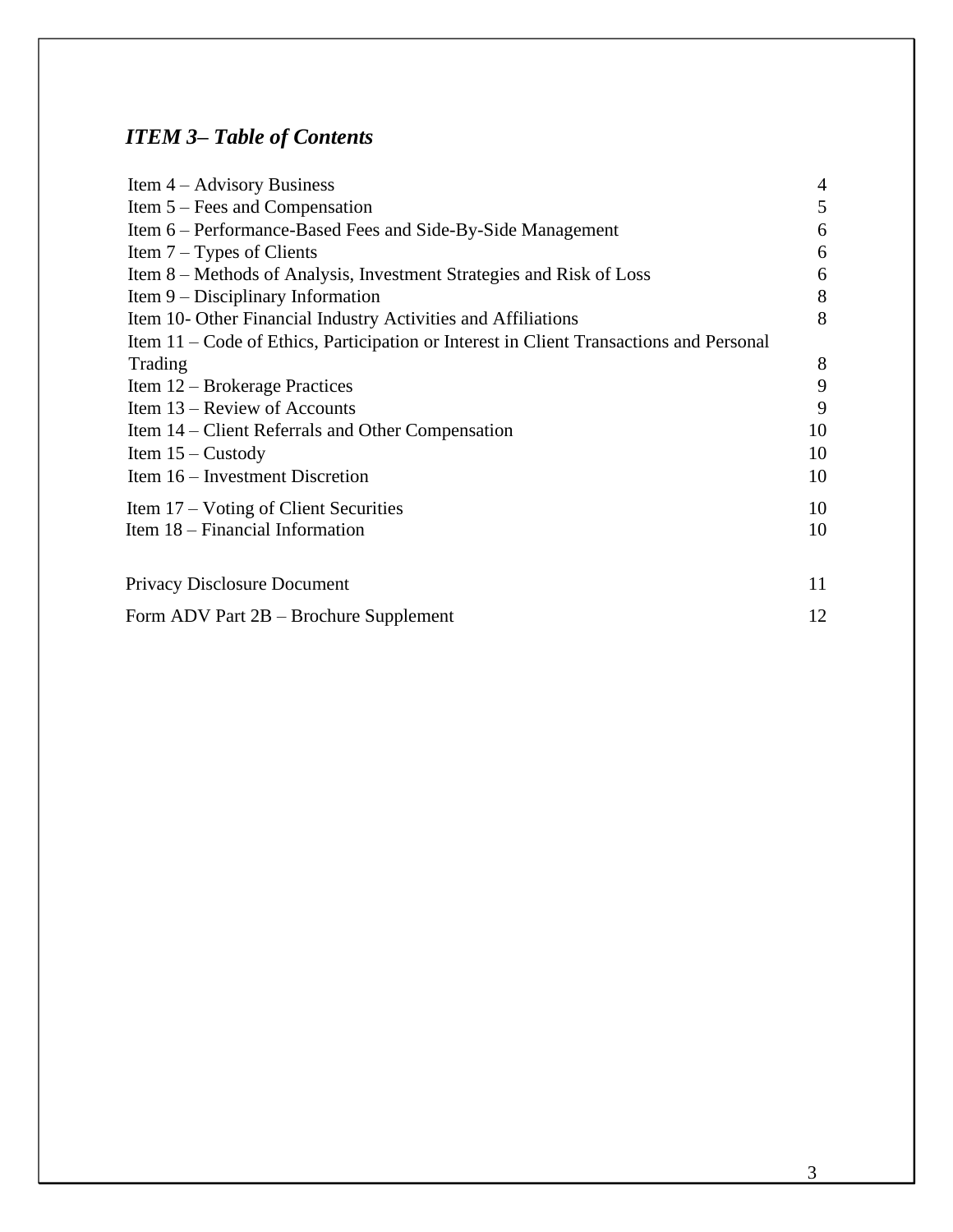### <span id="page-3-0"></span>*Item 4 – Advisory Business*

Core Alpha was founded by Scott J Zollo in 2000. (See brochure supplement for Scott J Zollo) He is the sole owner of the firm. The firm specializes in dynamic asset allocation. Asset allocation is the process of choosing among possible asset classes such as stocks, bonds, real estate, and cash. Dynamic asset allocation, which is also known as tactical asset allocation or active asset allocation, is a form of asset allocation that seeks to increase returns and reduce risk by actively shifting allocations within a portfolio as market conditions change. The portfolios are constructed with no-load mutual funds, load waived mutual funds, exchange traded funds, closed end funds, Interval funds, exchange traded notes, Structed Notes / CD's and variable annuity sub accounts/ insurance products.

The firm is currently managing five types of portfolios:

- CORE portfolios will invest primarily in mutual funds with possibility of some exchange traded funds.
- Explorer portfolios will invest primarily in exchange traded funds with possibility of some open-end mutual funds.
- American Funds' portfolios will invest in American Funds mutual funds.
- SEI Managed accounts solution will invest primarily in mutual funds, exchange traded funds and some individual securities.
- Third party model portfolios.

By request the firm may allow clients to have input on investment selection and/or asset allocation.

### *SEI – Managed Account Solutions*

SEI Advisor Network provides, independent financial intermediaries, such as Core Alpha, with turnkey wealth management services through outsourced investment strategies: administration and technology platforms; trust, banking and institutional services; and practice management. Core Alpha utilizes SEI Managed account solutions "MAS" which is a wrap fee program which charges a bundled fee that includes advisory, brokerage and custody services. The Client appoints Core Alpha as its investment advisor to assist the Client in selecting an appropriate asset allocation strategy and selecting available sub-advisors that have been assigned to the strategy by SEI. The Client appoints SEI, through its manager of manager's structure, to manage the assets in each MAS portfolio in accordance with the

strategy selected by the client. Core Alpha's will be compensated based on its standard fee schedule stated in Item 5. Please see SEI investments Management Corporation's Wrap FeeProgram Brochures for a full description of all services, fees and compensation.

#### *Estate Planning*

Our firm offers Estate Planning services to our clients that consists of education on estate planning topics and the collection of general information necessary to complete a new estate plan or review a current estate plan. The fees associated with the creation or updates to a client's estate plan are separate and in addition to the contractual disclosed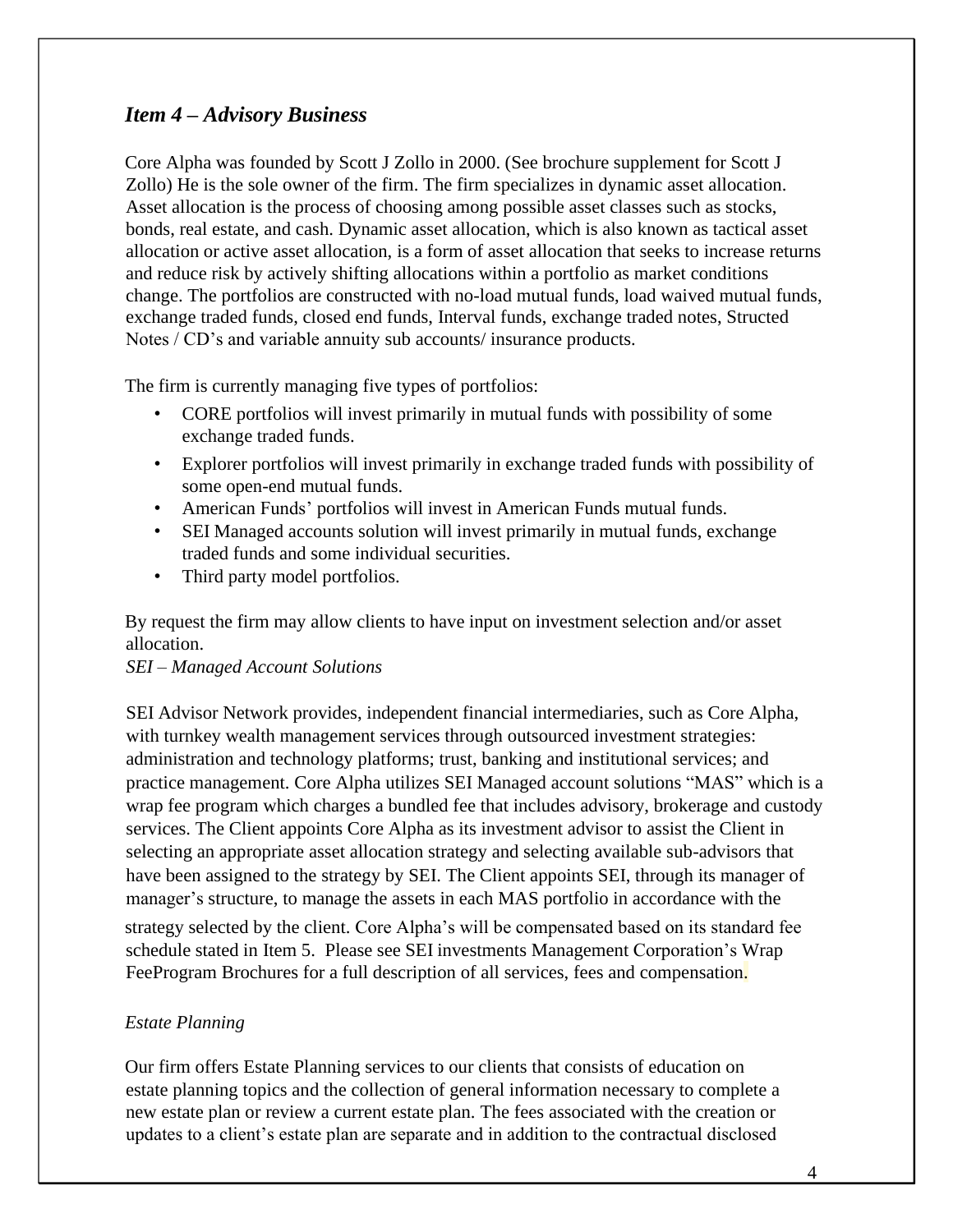ongoing financial planning or advisory fees charged and collected by the firm. The additional estate planning fees and how they are to be billed are disclosed in Item 5.

Our firm utilizes the services of Trust  $& Will$ , a third-party digital estate planning service for clients who have the need for estate planning review, creation, or updates

#### *DPL Financial Partners – Platform of insurance consultation service.*

Core Alpha refers clients to other agents or vendors for annuities and insurance if it is determined a product should be implemented as part of the financial plan. One of these vendors is DPL Financial Partners, LLC. Core Alpha is not compensated by commission from any company. Clients pay fees to Core Alpha for advice and consulting on insurance products. The services and compensation are detailed in the client's contract with Core Alpha either as a financial planning service or portfolio management services for products with underlying investments.

DPL Financial Partners, LLC ("DPL") is a third-party provider of a platform of insurance consultation services to investment advisers with clients who have current or future needs for insurance products. DPL's platform is available to SEC- and stateregistered investment advisers ("RIAs"), as well as to investment advisers who are exempt from SEC and state registration ("exempt reporting advisers" or "ERAs"). DPL offers RIAs and ERAs memberships to its platform for a fixed annual fee. Through its licensed insurance agents, who are also registered representatives of The Leaders Group, Inc. ("The Leaders Group"), an unaffiliated SEC-registered broker-dealer and FINRA member, offers members a variety of services relating to commission free insurance products. These services include, among others, providing members with analyses of their current methodology for evaluating client insurance needs, educating and acting as a resource to members regarding insurance products generally and specific insurance products owned by their clients or that their clients are considering purchasing, and providing members access to, and marketing support for, commission free products that insurers have agreed to offer to members' clients through DPL's platform. For providing platform services to RIAs and ERAs, DPL receives service fees from the insurers that offer their commission free products through the platform. These service fees are based on the insurance premiums received by the insurers from DPL members' clients. DPL is licensed as an insurance producer in Kentucky and other jurisdictions where required to perform the platform services. Its representatives are also licensed as insurance producers, appointed as insurance agents of the insurers offering their products through the platform, and registered representatives of The Leaders Group

### *Fidelity Institutional Wealth Advisors Advisory Program (FMAX)*

The FMAX platform ("FMAX") is sponsored by Fidelity Institutional Wealth Advisors ("FIWA"). FMAX is a comprehensive wealth advisory platform that integrates planning, managed accounts, clearing and custody capabilities, and other third-party products and services into one technology supported solution. The investment products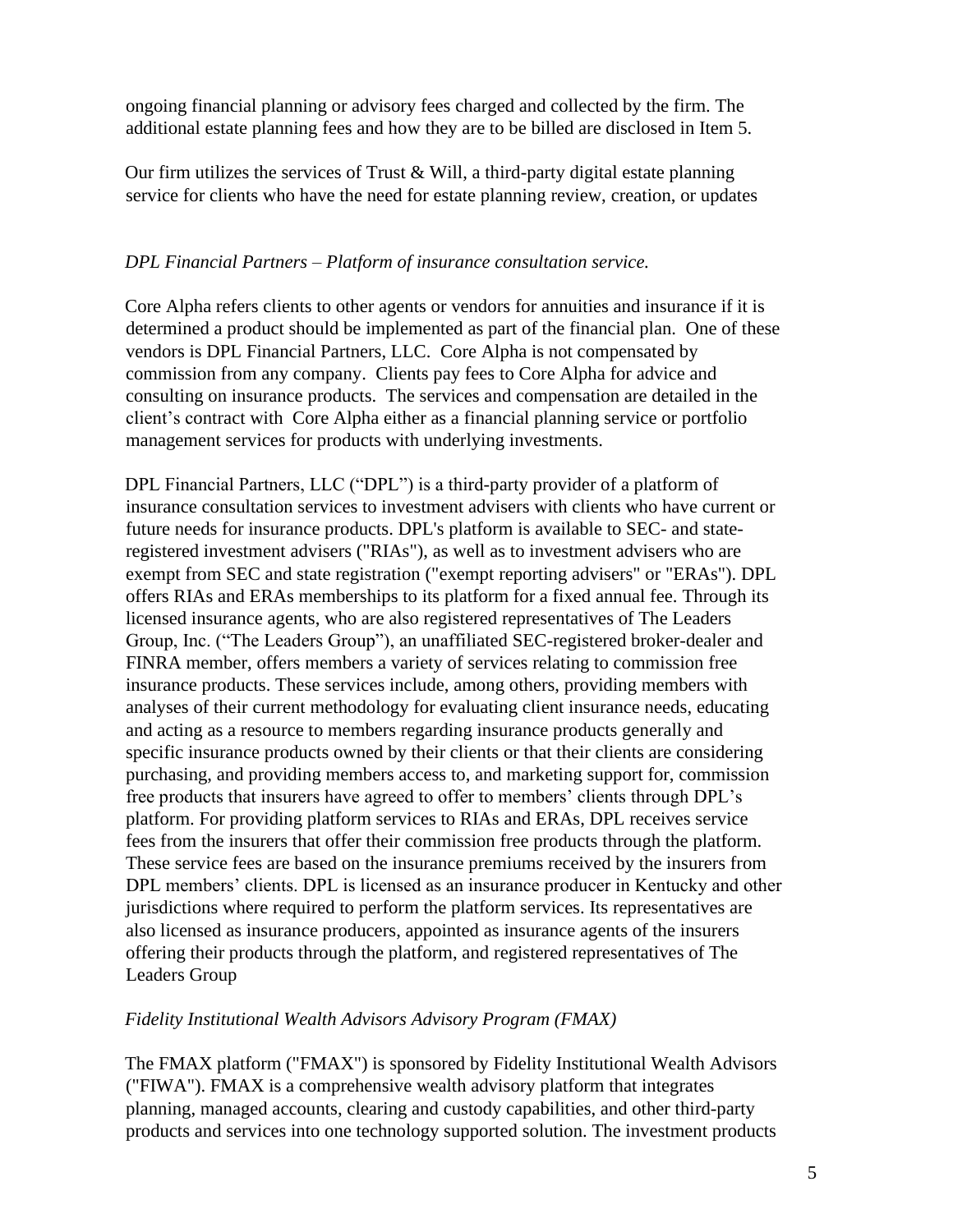available through this platform include separately managed account(s), model portfolios, mutual funds, exchange traded funds, individual equities and fixed income products.

The FMAX Advisory Programs allows clients and Representative of Core Alpha access to select one or more separately managed account(s) ("SMA") or fund strategist(s) (collectively, "Investment Manager" or "Implementation Manager") offered on the platform. FIWA is responsible for the due diligence of the Investment Manager(s) and Implementation Manager(s) and the Core Alpha Representative will select the appropriate Investment Manager(s) based on the predetermined client risk profile. Additional overlay portfolio management strategies are available to provide a customizable solution for clients with certain tax focus considerations or other individualized unique circumstances.

Clients participating in the FMAX Advisory Programs will complete a risk tolerance questionnaire that will assist your Representative in creating an asset allocation that will be tailored to each client's risk profile. Your Representative will have discretion to hire and fire Investment Manager(s) within certain parameters discussed in more detail in the Fees and Compensation section below. Through FIWA's platform, you will have access online performance reports.

The following sub-sections provide an overview of the FMAX Advisory Programs.

### Fund Strategist Portfolios (FSP)

The FSP program provides access to a universe of professionally managed assetallocated models composed of mutual funds and ETFs. These models are created by Investment Managers who determine the model's asset allocation and underlying investment selection, as well as any ongoing portfolio changes that are passed on to the Implementation Manager for implementation and ongoing management. Each model is assigned a risk tolerance, which allows the Representative to view all available riskappropriate models on the basis of the information the Representative has input for its clients. Asset-allocated models composed of mutual funds and ETFs created by FIWA or independent Investment Managers are also included in the FSP Program.

### Separately Managed Accounts (SMA)

The SMA program provides your Representative with access to a universe of investment style-specific professionally managed portfolios composed of individual securities. Representatives selecting the SMA Program have access to investment portfolios chosen from a roster of Investment Managers specializing in a variety of investment disciplines. Representatives may combine the SMA with mutual funds or ETFs in order to solve for a client's personal asset allocation requirements. These SMA accounts may be managed on a discretionary basis by the investment manager, or they may be provided in model form, in which case the SMA will be traded by the implementation Manager.

### Unified Managed Account (UMA)

The UMA Program enables Representatives to create personalized client portfolios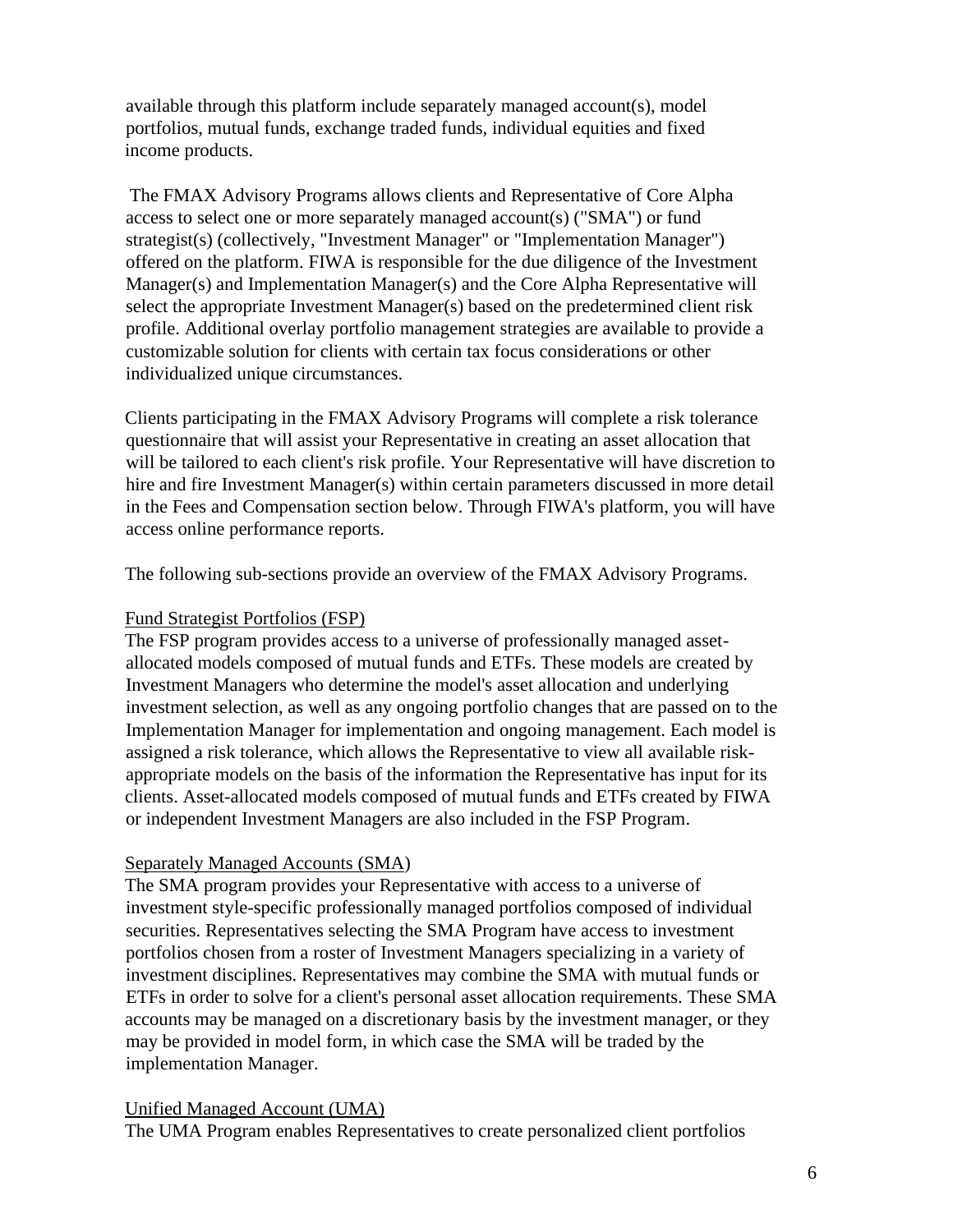within a single account. UMAs offer the ability to create unique investment "sleeves" within a single account (e.g., mutual fund and ETF sleeves, individual SMA manager sleeves and Fund Strategist sleeves). The Representatives may also create a sleeve that leverages a portfolio they created through the Intermediary Management Tool Suite. In contrast to the Intermediary Management Tool Suite, the Implementation Manager, not the Intermediary, would trade that sleeve.

Once the Representative has established the solutions used in the portfolio, the Implementation Manager provides portfolio implementation management services for UMA accounts. In situations where a Representative selects a discretionary Investment Manager for a particular sleeve within a UMA, that Investment Manager, not the Implementation Manager, will implement trade orders for the portion of the UMA that the Investment Manager has been assigned.

The Intermediary may also select a version of the UMA, whereby an Investment Manager will create a prepackaged asset allocation and investment solution ("Packaged UMA"), typically provided as a model. In this situation the Packaged UMA will be traded by the Implementation Manager.

#### Advisor Directions (AD)

Separate from the Advisory Programs discussed above, FMAX provides risk-based portfolio management tools enabling Representative to allocate the client's portfolio into general securities, no-load and load-waived funds at net asset value and other investments. This program includes portfolio modeling and diagnostic tools, enabling Intermediaries to act as portfolio managers and manage model portfolios for their Investors. Other tools include rebalancing, drift tolerance controls, and systemgenerated alerts related to drift and rebalancing.

### FMAX Tax and Impact Overlay Services

Provide a comprehensive and customizable solution for clients who want to control and customize their realization of large unrealized gains that are imbedded in their portfolios and for clients who have other unique circumstances that require an individualized strategy.

• Leverages risk optimization software to attempt to match the risk characteristics of an unconstrained portfolio through optimization techniques.

• Allows the Representative, working with FIWA and the Implementation Manager, to help determine the appropriate asset allocation and Models to establish the tax goals for the Investor's account; and

• Can be selected with UMA portfolios.

### *Written Acknowledgement of Fiduciary Status*

When we provide investment advice to you regarding your retirement plan account or individual retirement account, we are fiduciaries within the meaning of Title I of the Employee Retirement Income Security Act and/or the Internal Revenue Code, as applicable, which are laws governing retirement accounts. The way we make money creates some conflicts with your interests, so we operate under a special rule that requires us to act in your best interest and not put our interest ahead of yours. Under this special rule's provisions, we must: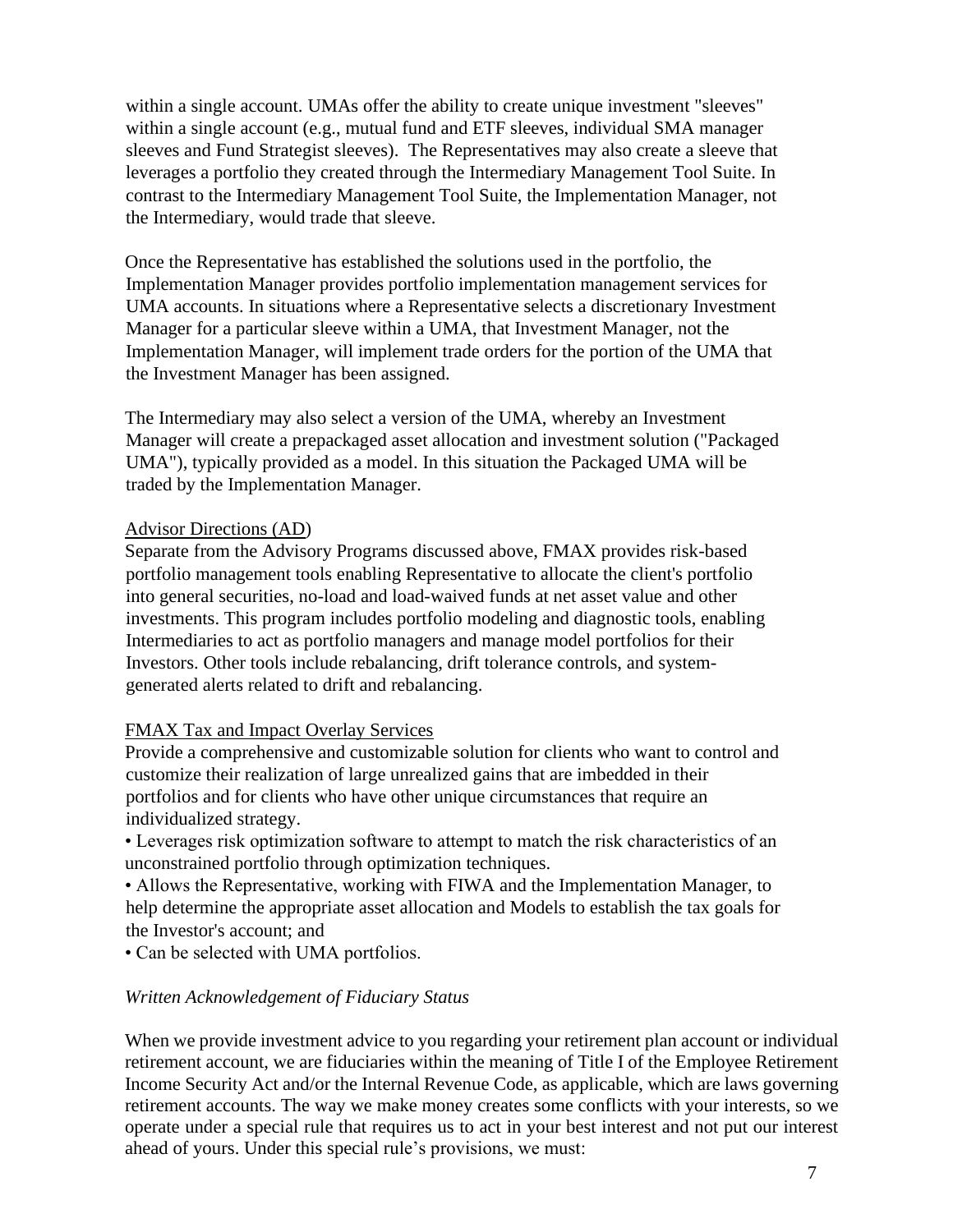- Meet a professional standard of care when making investment recommendations (give prudent advice);
- Never put our financial interests ahead of yours when making recommendations (give loyal advice);
- Avoid misleading statements about conflicts of interest, fees, and investments;
- Follow policies and procedures designed to ensure that we give advice that is in your best interest;
- Charge no more than is reasonable for our services; and
- Give you basic information about conflicts of interest.

As of December 31, 2021, Core Alpha, Inc. was managing \$ 64,038,432.00 on a discretionary basis and \$ 10,804,871.00 on a non-discretionary basis. Discretionary is defined as giving CoreAlpha, Inc. the ability to make changes on the client's behalf.

### <span id="page-7-0"></span>*Item 5 – Fees and Compensation*

Progressive Fee Schedule

|                        | <b>Annualized Fee</b> |
|------------------------|-----------------------|
| \$0 to \$399,999       | 1.00%                 |
| \$400,000 to \$699,999 | .75%                  |
| \$700,000 and Up       | .50%                  |

#### WRAP FEE PROGRAM

A wrap fee program is an investment program where the investor pays one stated fee that includes management fees, transactions costs, fund expenses, and other administrative fees. Core Alpha participates in a wrap fee program with SEI for some of its client accounts. Please see SEI's wrap fee brochure for further information and fees.

### NON WRAP FEE CLIENT ACCOUNTS

Investors with multiple accounts will be charged on the combined value of all accounts. Fees will be charged on a quarterly or annual basis. Fees are paid in advance. The fee may be deducted out of the portfolio, paid by check, or from another account. Fees may be negotiable based on client situations. The client may cancel the advisory agreement at any time. Final fees and payment will be memorialized in the client agreement. Cancellation must be made in writing with instructions leaving current investment allocation or a 100% money market position. The remaining prepaid fees will be returned tothe client on a pro-rated basis by request. Pro-rated is defined as refunding the portion of thefee during which the account was not under management. All relationships before 12/31/2017 will continue with a Flat fee rate.

#### ESTATE PLANNING

The fees for estate planning will be determined based on the complexity of the planning services needed.

Trust Based Plan - \$750 per Individual, \$850 for Couples Deed Preparation and Filing (Optional for Trust Based Plans)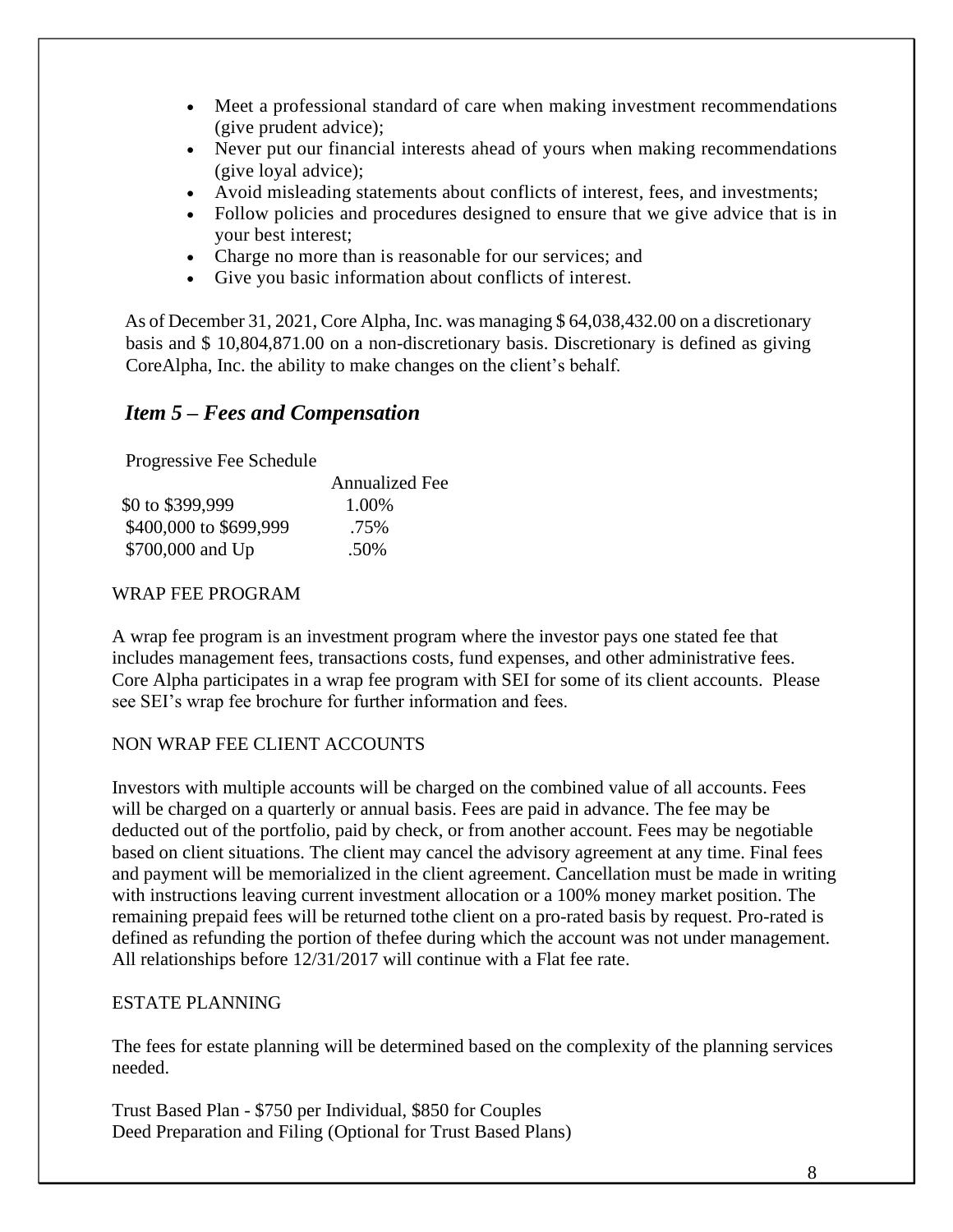New York - \$450 Most other states - \$250 Will Based Plan - \$335 per Individual, \$420 for Couples.

Both include Unlimited updates for 1 year. (\$39/ year thereafter)

Trust & Will offers Attorney Support direct to the client as an option for \$200 Per year. Core Alpha does not receive any portion or compensation if the client chooses this option.

The fees may be negotiable in certain cases, will be agreed to at the start of the engagement, and are due at the end of the engagement. Clients are not required to utilize any third party products or services that we may recommend and they can receive similar services from other professionals at a similar or lower cost.

#### Fidelity Institutional Wealth Advisors Advisory Program (FMAX)

Client will pay a single fee ("Investor Fee") that encompasses the services associated with FMAX ("Program Fee") and other fees as described below, Core Alpha's advisory fee ("Firm") and the Representative's advisory fee ("Intermediary"). The fee will be expressed on your custodial statement as the Managed Account fee under the section Fees and Charges. The Investor Fee charged is calculated as an annual percentage of assets based on the market value of the account at the end of quarter and is charged on a quarterly basis in advance and prorated to

the end of the month upon inception of the account.

There is a minimum annual per account Platform fee that ranges between \$25 - \$65 depending on the Program selected. Fees for Tax and Impact Overlay Services are charged in addition to the Platform Fee and any underlying Investment Manager Fees. Please refer to the FIWA ADV Part 2A Brochure for information related to the advisory fees for each Program.

Participants in FMAX will be required to sign an advisory agreement with Core Alpha, the applicable application and client agreement for Investor Accounts with FMAX. In the event your Representative recommends a change in the selected Investment Managers based on a change in risk tolerance or a change in the overall fee, client will be required to sign new paperwork authorizing the change. Changes could result in a higher or lower Investor Fee being charged to your account(s).

### <span id="page-8-0"></span>*Item 6 – Performance-Based Fees and Side-By-Side Management*

Core Alpha does not charge any performance-based fees and therefore does not have conflictsas a result of side-by-side management. Side-by-side management is when a firm charges some clients based on a performance-based fee and other clients on another type of fee such as an asset based fee.

### <span id="page-8-1"></span>*Item 7 – Types of Clients*

Core Alpha, Inc. provides investment advice to individuals, trusts, and small business. The firm generally has a \$ 75,000 minimum account size to open a CORE portfolio and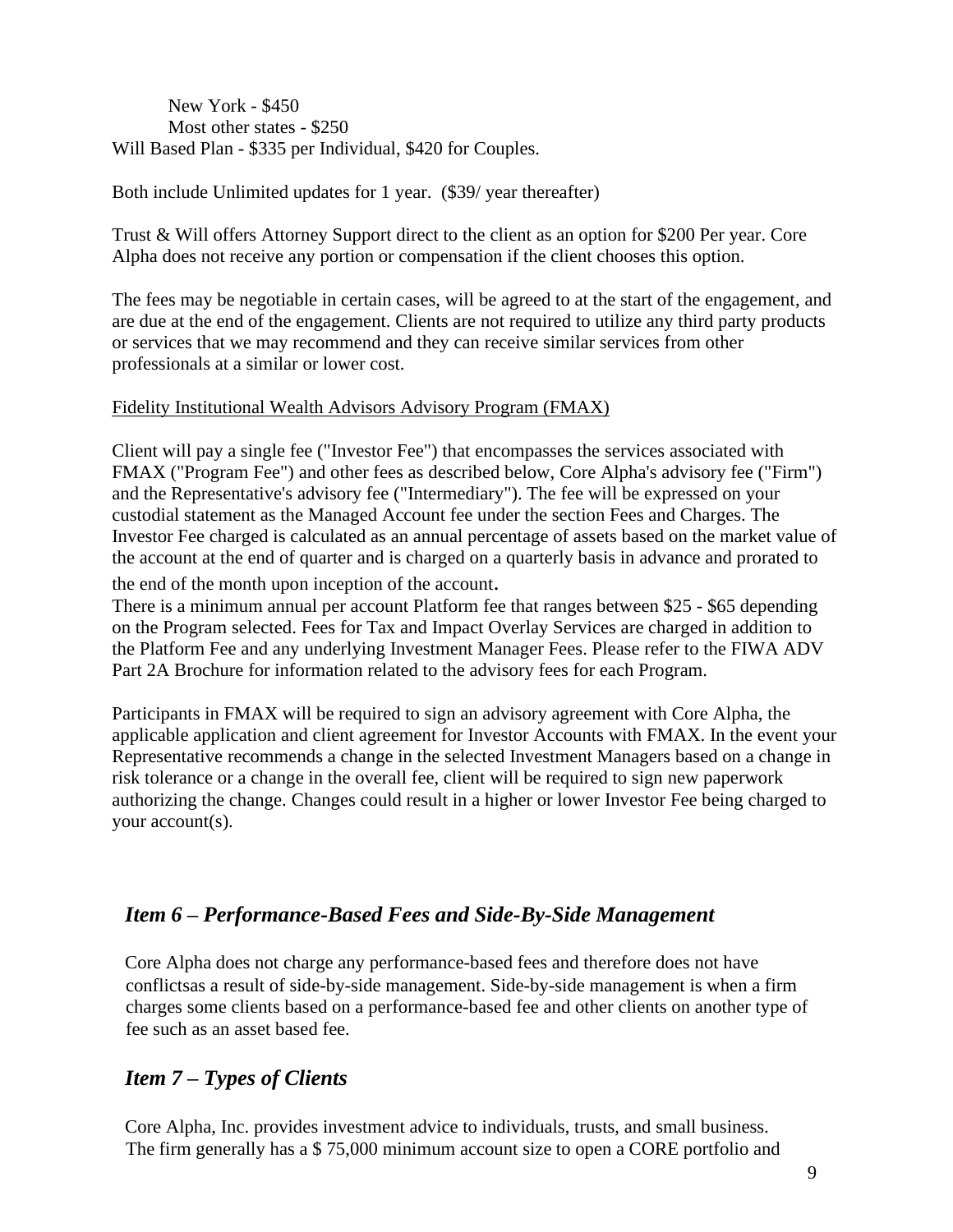\$2,000 minimum account size to open an Explorer portfolio and SEI portfolios. Account minimums may be lowered based on the situation of the client.

# <span id="page-9-0"></span>*Item 8 – Methods of Analysis, Investment Strategies, and Risk of Loss*

The first step in the investment process is to identify the client's goals and risk tolerances. Using this information, the client's assets will be allocated to one of the four following portfolios: income, balance, growth, or aggressive growth for the CORE portfolios. The explorer program offers the following portfolios; controlled growth, dynamic growth or apex growth. The portfolios will have exposure to several asset classes such as stocks, bonds and commodities, among others. The percentage of asset classes will be made based on current forecasts using fundamental and technical analysis. These forecasts will not be 100% accurate. As a result, clients should be prepared to bear the risk of loss. The risk of loss will increase from income portfolio to the aggressive growth portfolio for the Core program. The risk of loss will increase from controlled growth to the Apex growth for the Explorer program. The CORE portfolios will invest primarily in open-end mutual funds with some exchange traded funds. The Explorer portfolios will invest primarily in exchange traded funds with some open-end mutual funds. The selection of the funds will be based on a screening process with quantitative and qualitative factors such as performance, volatility, fees, and evaluation of management. The portfolios will be monitored continually attempting to verify that they are achieving their risk / return objectives.

# *Risk of Loss*

All investment programs have certain risks that are borne by the investor. Our investment approach constantly keeps the risk of loss in mind. Investors face the following investment risks:

- Interest-rate Risk: Fluctuations in interest rates may cause investment prices to fluctuate. For example, when interest rates rise, yields on existing bonds become less attractive, causing their market values to decline.
- Market Risk: The price of a security, bond, or mutual fund may drop in reaction to tangible and intangible events and conditions. This type of risk is caused by external factors independent of a security's particular underlying circumstances. For example, political, economic and social conditions may trigger market events.
- Inflation Risk: When any type of inflation is present, a dollar today will not buy as much as a dollar next year, because purchasing power is eroding at the rate of inflation.
- Currency Risk: Overseas investments are subject to fluctuations in the value of the dollar against the currency of the investment's originating country. This is also referred to as exchange rate risk.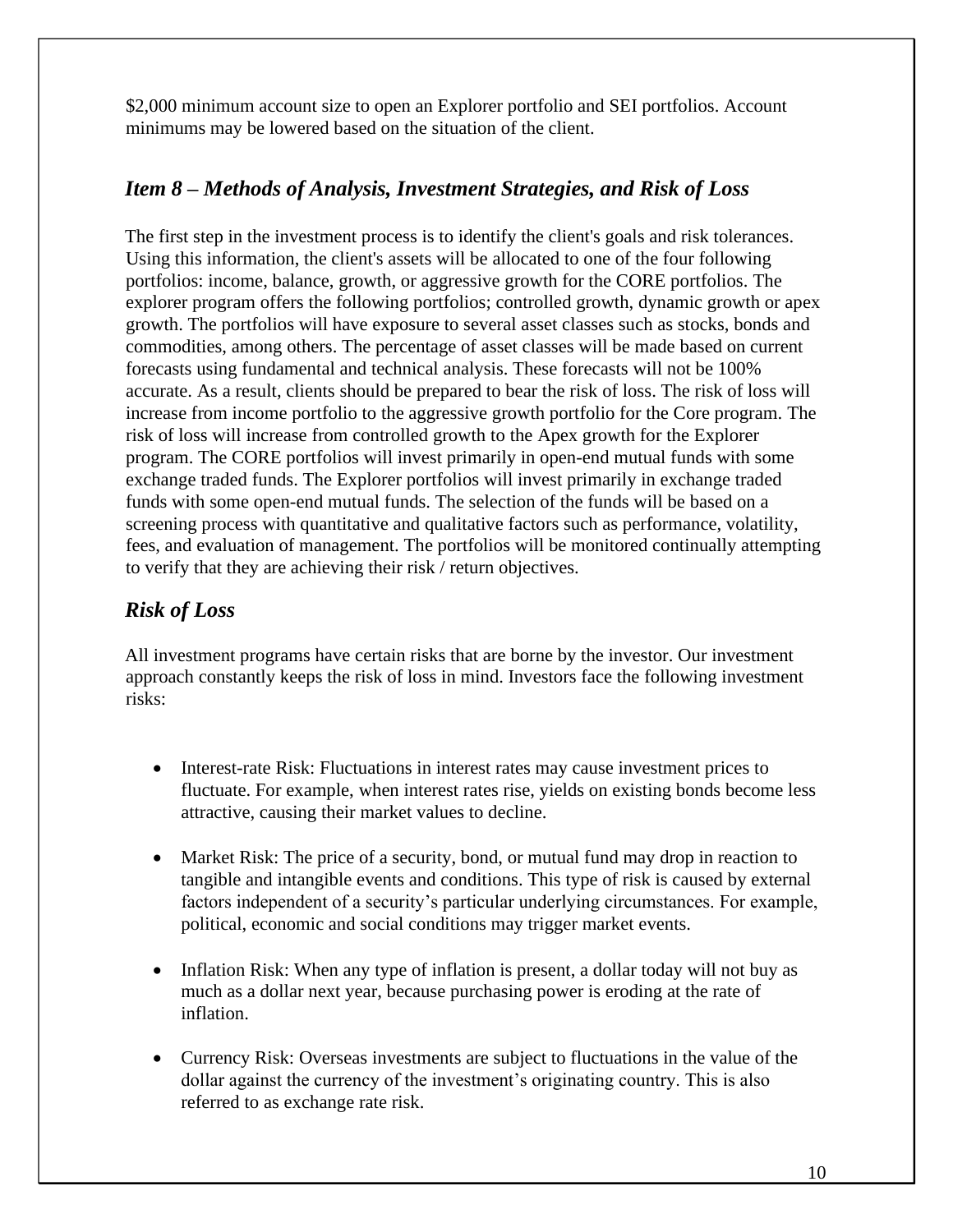- Reinvestment Risk: This is the risk that future proceeds from investments may have to be reinvested at a potentially lower rate of return (i.e. interest rate). This primarily relates to fixed income securities.
- Business Risk: These risks are associated with a particular industry or a particular company within an industry. For example, oil-drilling companies depend on finding oil and then refining it, a lengthy process, before they can generate a profit. They carry a higher risk of profitability than an electric company, which generates its income from a steady stream of customers who buy electricity no matter what the economic environment is like.
- Liquidity Risk: Liquidity is the ability to readily convert an investment into cash. Generally, assets are more liquid if many traders are interested in a standardized product. For example, Treasury Bills are highly liquid, while real estate properties are not.
- Financial Risk: Excessive borrowing to finance a business' operations increases the risk of profitability, because the company must meet the terms of its obligations in good times and bad. During periods of financial stress, the inability to meet loan obligations may result in bankruptcy and/or a declining market value.

# <span id="page-10-0"></span>*Item 9 – Disciplinary Information*

Core Alpha and its principles do not have any pending or resolved legal or disciplinary events.

### <span id="page-10-1"></span>*Item 10- Other Financial Industry Activities and Affiliations*

Through associated persons of Core Alpha Inc. the applicant is engaged in the following business:

- Mutual Funds Associates, Inc. Certain IARs are also registered as broker dealer agents with Mutual Fund Associates, Inc. a FINRA registered broker dealer offering investment products to clients such as Mutual Funds and Variable Annuities. Mutual Funds Associates will not be the custodian broker/dealer for the Core Alpha portfolios and will not profit from any of the investments held in the portfolios. Mutual Funds Associates does have a referral arrangement with Core Alpha. This presents a conflict of interests as the IAR may also receive commissions in his role as a broker dealer agent for securities transactions effected on behalf of the client. Core Alpha will always put the best interests of the client first. Clients should be aware of this conflict. Additionally, Core Alpha will always put the interest of its client first when referring clients to Mutual fund Associates, Inc. for brokerage services. Please see item 14 for more details.
- Accu-Vest Planning, Inc. IARs of Core Alpha may also be registered insurance agents of Accu-Vest Planning, Inc., a financial planning firm that offers clients insurance products such as life insurance. Accu-Vest Planning, Inc. does not profit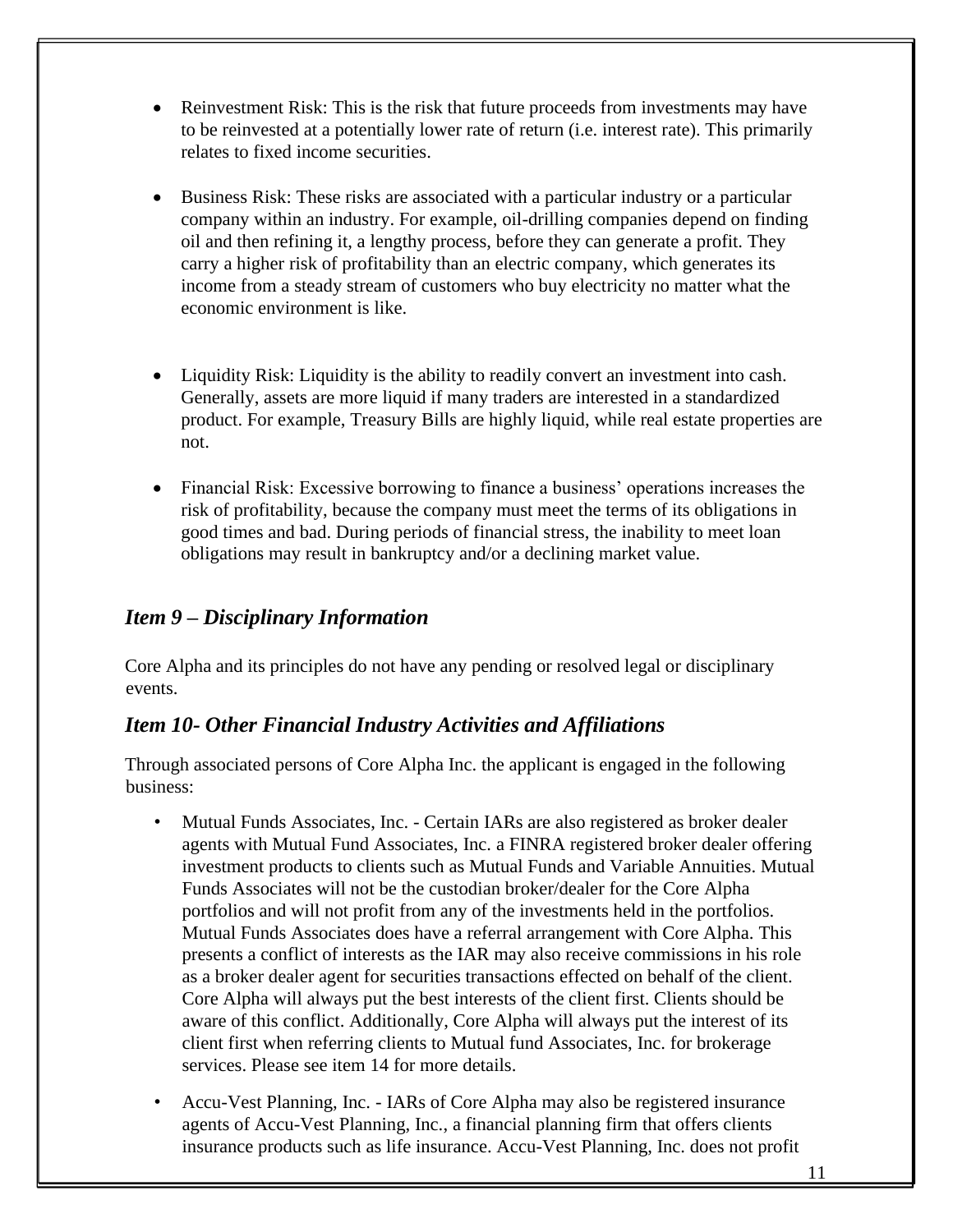from any of the investments held in the portfolios. However, the IAR may receive commissions for the sale of insurance products in his role of registered insurance agent. Clients should be aware of this conflict of interest; however, Core Alpha will always put the interest of its clients first.

• S.P. Collins & Company – Sean Collins is the Owner of S.P. Collins & Company, a personal and business tax preparation company. From time to time, he may offer clients advice or products from those activities and clients should be aware that these services may involve a conflict of interest. Core Alpha always acts in the best interest of the client and clients always have the right to decide whether or not to utilize the services of any Core Alpha representative in such individual's outside capacities.

# <span id="page-11-0"></span>*Item 11 – Code of Ethics, Participation or Interest in Client Transactions and Personal Trading.*

#### Code of Ethics

1) Act in a professional and ethical manner at all times. 2) Act for the benefit of the Clients. 3) Act with independence and objectivity. 4) Act with skill, competence, and diligence. 5) Communicate with Clients in a timely and accurate manner. 6) Uphold the rules governing capital markets.

Core Alpha follows the CFA Institute Asset Manager Code of Professional Conduct where applicable. A complete copy of the Code of Ethics will be provided to any client or prospective client by request. It is also available at [www.cfainstitute.org.](http://www.cfainstitute.org/)

Employees and Family members have and will invest in the Core Alpha portfolios and will be treated the same as clients. No conflicts exist because of the nature of the securities that we own, for example, mutual funds and EFT. All trading will be done on a group basis. Employees and family members will be part of a group.

### <span id="page-11-1"></span>*Item 12 – Brokerage Practices*

The main factors in the selection of a custodian are the amount of no transaction fee mutual funds, or sub accounts, trading costs, trading tools, access to technology and support services. These services are used in the management of all client accounts.

Core Alpha does not currently receive any soft dollar benefits from the custodians that it works with. "Soft dollars" are payments by the custodian to an investment advisor in connection with client securities transactions which can be used to purchase third party research and services. Core Alpha does not receive client referrals from custodians that it works with and does not request or require that client trades are directed to a specified broker-dealer.

Although Core Alpha participates in SEI's wrap fee program for some client accounts, those clients whose accounts are not in this program can expect to pay third-party fees and expenses, including, but not limited to, brokerage/transaction fees, administrative fees,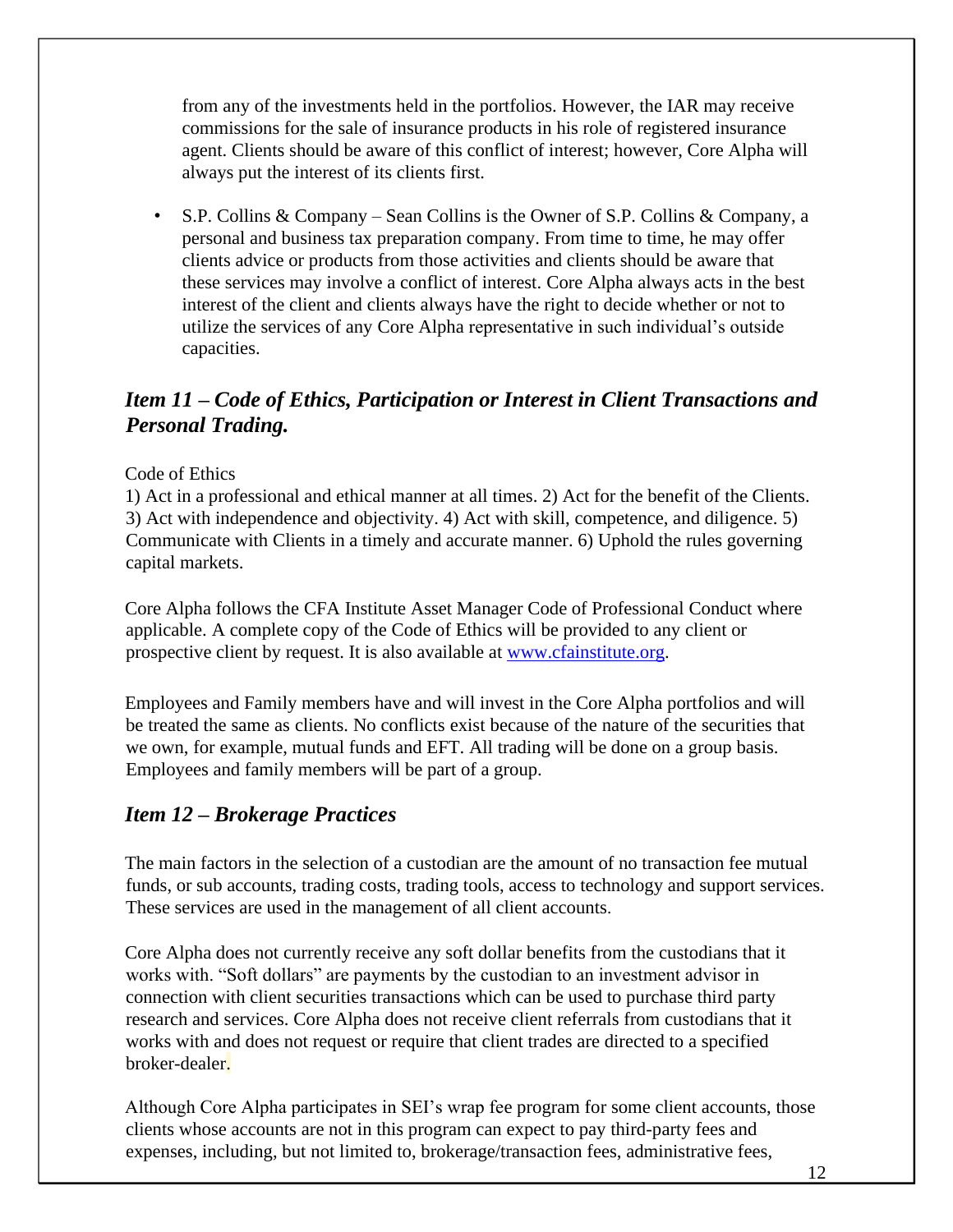mutual fund fees, etc. Core Alpha may recommend, but does not require, that clients use certain broker dealers.

# <span id="page-12-0"></span>*Item 13 – Review of Accounts*

Client portfolios will be placed in one of four groups based on the client's risk tolerance, investment time horizon, and financial situation. Accounts in the same groups will have the same investments except when a mutual fund is closed to new investors. Similar percentages will be invested in each fund. Exchanges or trades are generated for the group members' account using an automated system. Using this system, groups are reviewed on a weekly basis. The goal of the weekly reviews is to construct portfolios that maximize return for a given level of risk. Scott J Zollo, President and Chief Investment Officer of Core Alpha, Inc. is responsible for portfolio review.

The custodian will be responsible for client statements and exchange confirmation statements, mutual fund, ETF, variable annuity subaccount prospectus, annual reports and proxy information. Customized reports are available from Core Alpha by request of the client.

# <span id="page-12-1"></span>*Item 14 – Client Referrals and Other Compensation*

The advisor has an agreement with Mutual Funds Associates, Inc. and its registered representatives for the client's referrals. Commissions will be paid to Mutual Funds associates for client referrals. Mutual Funds Associates, a FINRA broker/dealer, will not be the custodian broker / dealer for the Core Alpha portfolios. Due to this referral arrangements, a conflict of interest exists with respect to referrals made by affiliated entities because of the referral fees received. Clients should ensure they understand these arrangements before making an investment decision.

### <span id="page-12-2"></span>*Item 15 – Custody*

Clients will receive monthly statements by mail or online directly from the qualified custodian and should carefully review those statements. A qualified custodian is a specialized financial institution responsible for safeguarding client's financial assets such as stocks or mutual funds and arranges settlement on purchases and sales.

# <span id="page-12-3"></span>*Item 16 – Investment Discretion*

Core Alpha, Inc. does accept discretionary authority to manage portfolios on behalf of clients. Discretionary authority will be limited to the selection of mutual funds, exchange traded funds, and exchange traded notes and variable annuity sub accounts. Client must sign an agreement granting the firm this authority.

# *Item 17 – Voting of Client Securities*

Core Alpha will not accept authority to vote client securities. Clients will receive their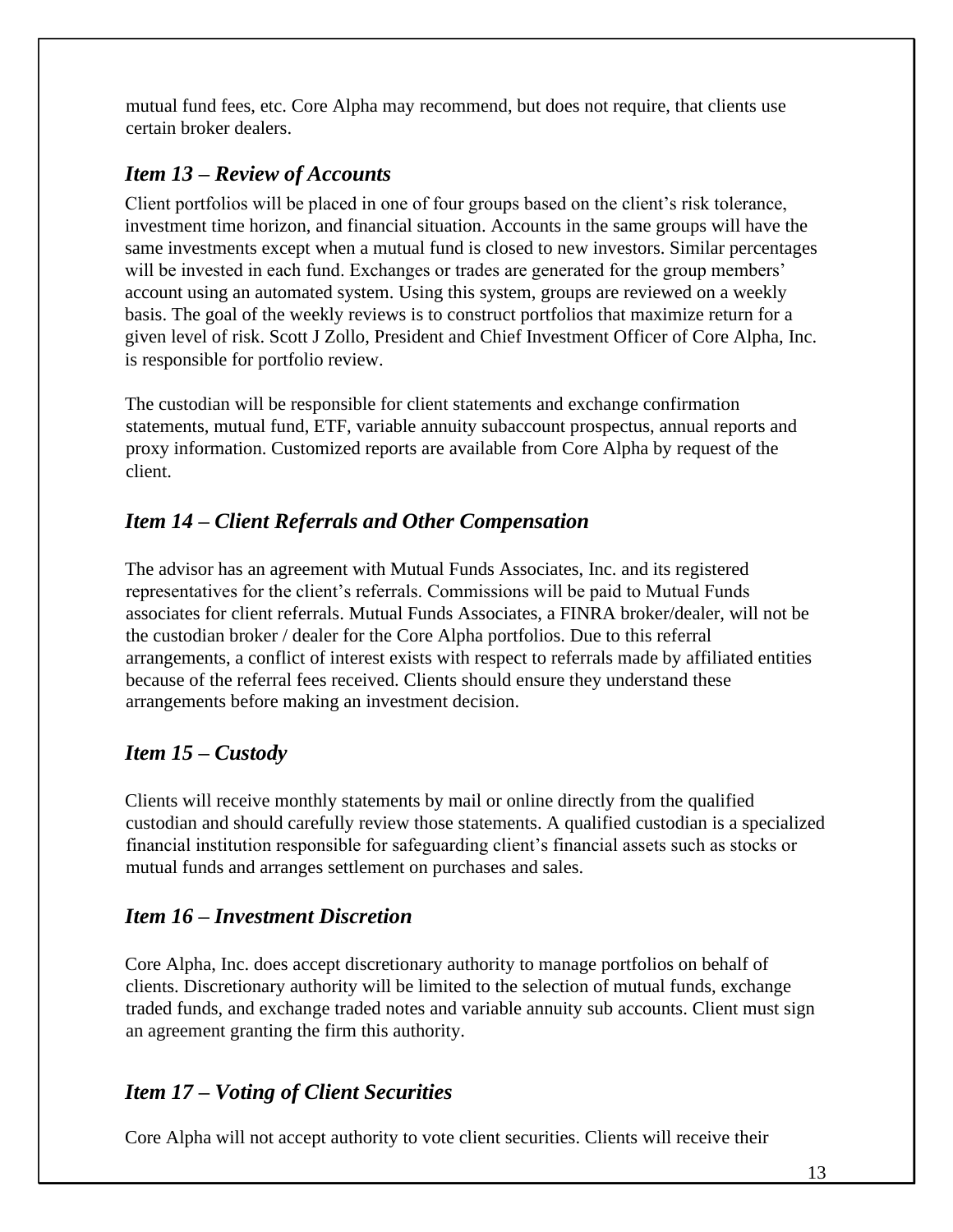proxies or other solicitations directly from their custodian.

# *Item 18 – Financial Information*

Core Alpha does not require more than \$500 in fees per client. The firm only requires fees be paid three months in advance, not six months or more in advance. As a result, disclosure of financial information is not required but, by request, Core Alpha will voluntarily supply financial information to clients.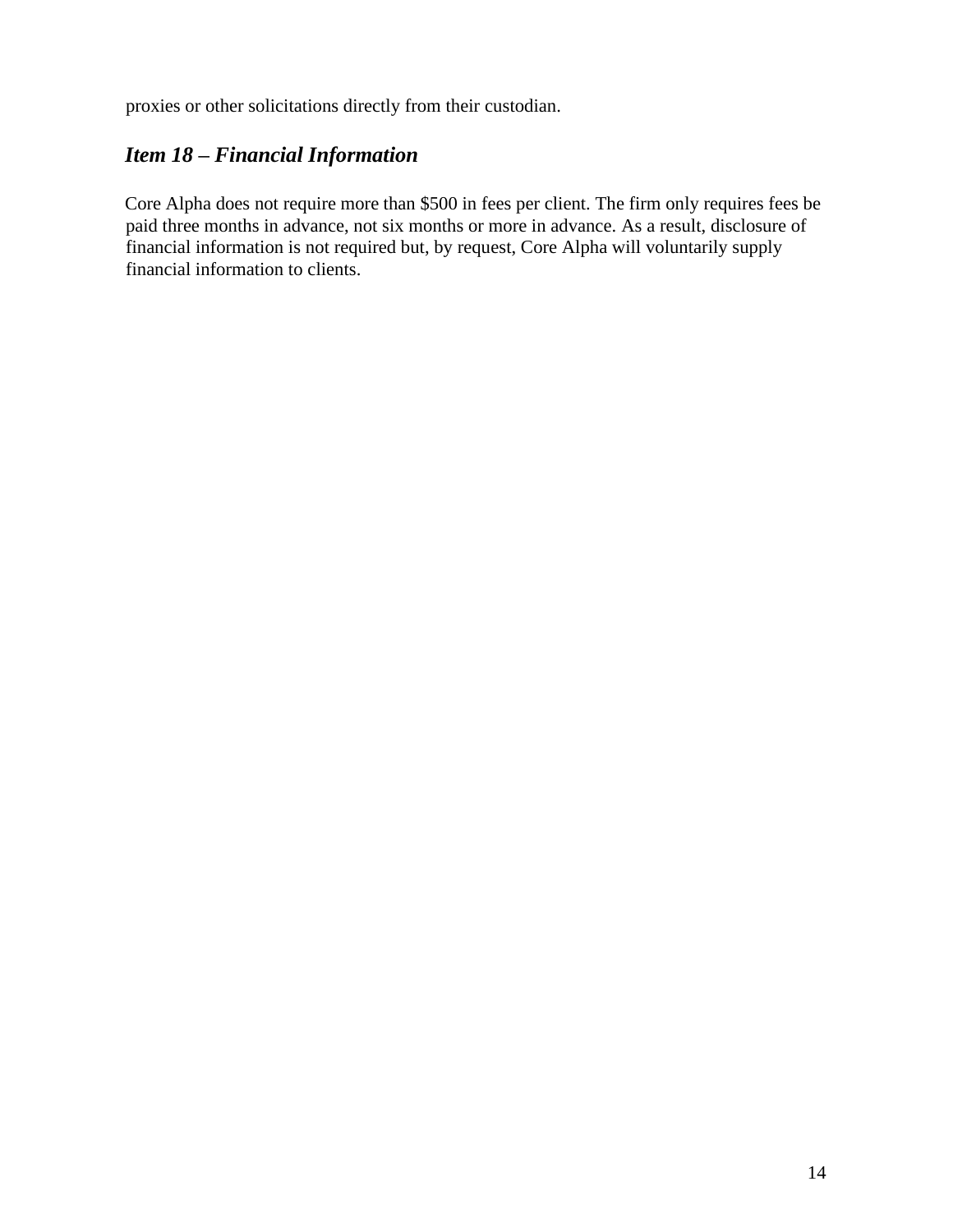# **Privacy Disclosure Document**

CORE ALPHA, INC. 1701 Chili Ave. Rochester, NY 14624

Core Alpha, Inc.'s primary client goal is to protect your privacy.

To conduct regular business, we may collect nonpublic personal information from sources such as: · Information reported by you on applications or other forms you provide to us. Information about your transactions with us, our affiliates, or others.

However, Core Alpha, Inc. does not share or disclose any nonpublic personal information about its current or former customers, except as permitted by law. All information will remain confidential.

#### *Information Safeguarding*

Core Alpha, Inc. will internally safeguard your nonpublic personal information by restricting access to only those employees who provide products or services to you or those who need access to your information to service your account. In addition, we will maintain physical, electronic and procedural safeguards that meet federal and/or state standards to guard your nonpublic personal information.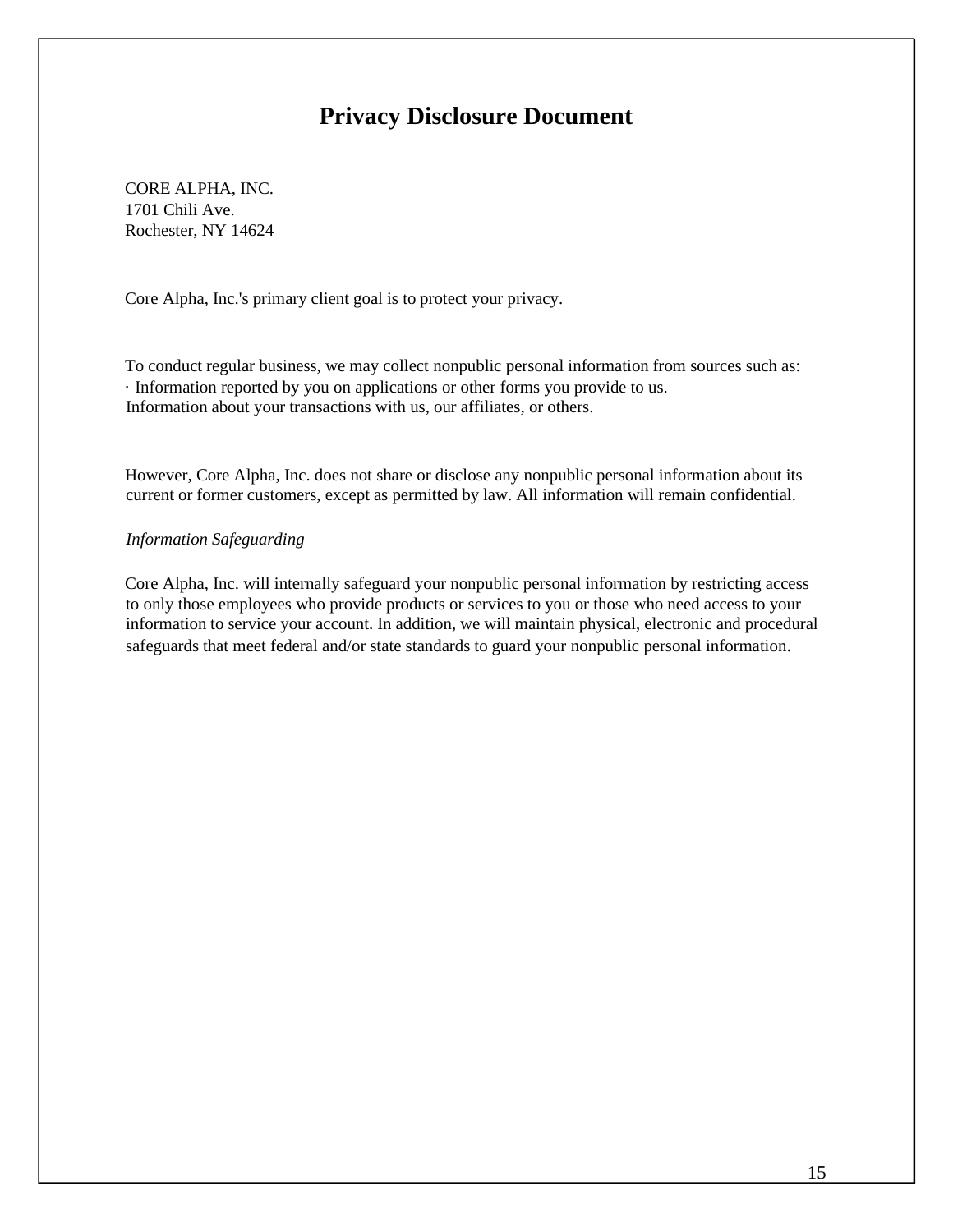*Item 1 – Cover Page*



# **Brochure Supplement 2022**

Scott J Zollo, CFA 1701 Chili Ave Rochester NY 14624 585-235-3600

This Brochure supplement provides information about Scott Zollo that supplements the Core Alpha, Inc. brochure. You should have received a copy of that brochure. Please contact Scott Zollo if you did not receive Core Alpha's brochure or if you have any questions about the contents of this supplement.

Additional information about Scott J Zollo is available on the SEC's website at [www.adviserinfo.sec.gov.](http://www.adviserinfo.sec.gov/)